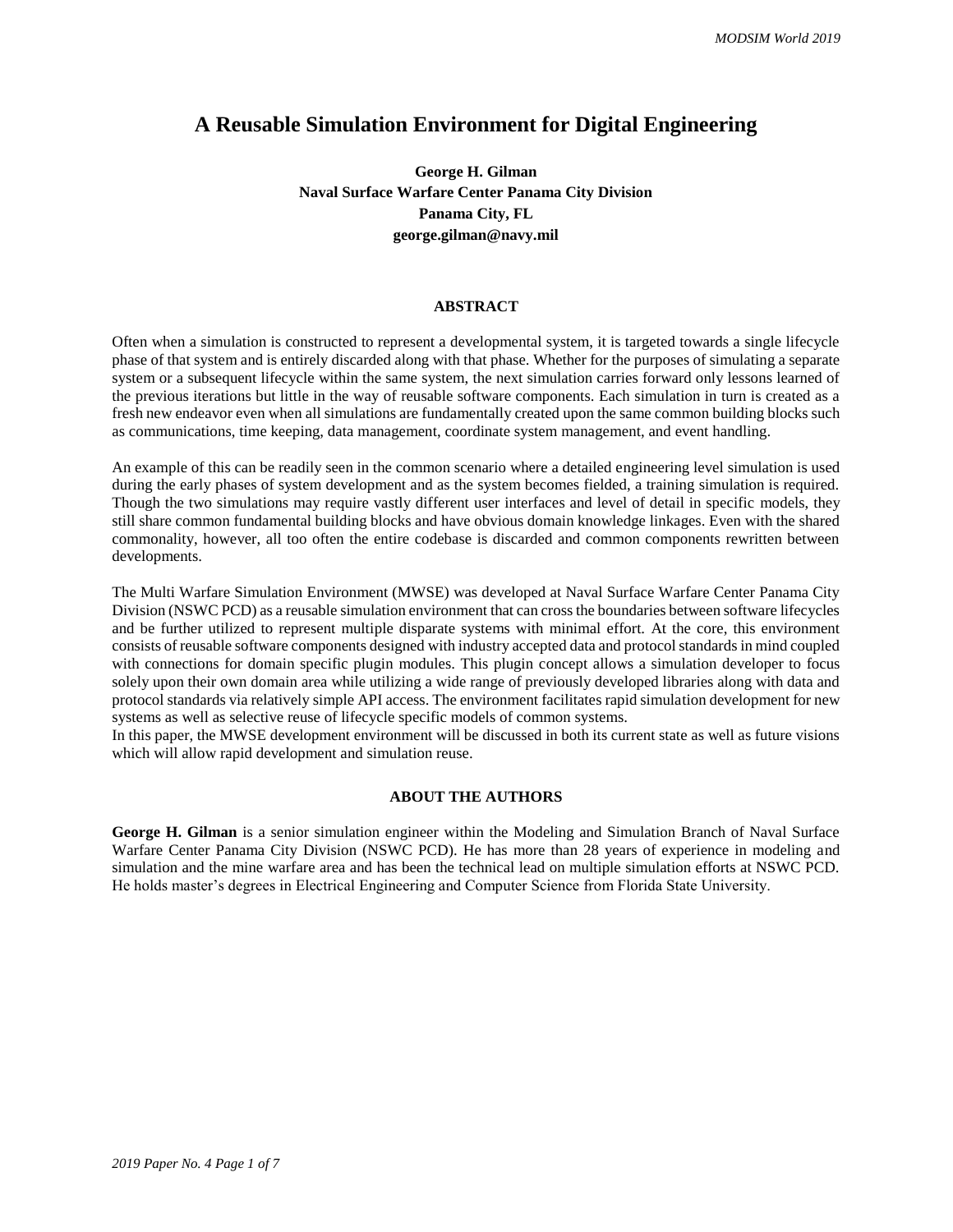# **A Reusable Simulation Environment for Digital Engineering**

# **George H. Gilman Naval Surface Warfare Center Panama City Division Panama City, FL george.gilman@navy.mil**

## **INTRODUCTION**

The first of five goals outlined in the Navy's Digital Engineering Strategy is to "Formalize the development, integration, and use of models to inform enterprise and program decision making" (Office of the Deputy Assistant Secretary of Defense for Systems Engineering [DASD(SE)], 2018, p.4). As further elaborated, this goal establishes development and use of models "across the lifecycle" of systems.

Though the terms model and simulation are often used synonymously, they are related but distinctly different. The purpose of a model is to represent a system of interest. It attempts to approximate the salient features of the real system within some threshold of acceptable fidelity. This could be a physical mock up, mathematical equation, diagram, or any number of other artifacts. A simulation in turn is the process of using one or more models to study the dynamic behavior and performance of an actual or theoretical system.

As a simple example, one of the simplest performance models for a mine countermeasures (MCM) system is known as an A/B table. Simply put, given that the sensor comes within range "A" of the object it is attempting to detect, there exists a probability "B" of the detection occurring. While providing a level of insight to the system's overall performance, only through exercise within a simulation can the dynamic effects of this model be realized. For example, through simulation, dynamic effects of sensor variation due to environmental conditions and platform behavior can give a greater insight to the overall system performance even when a system is modeled with an implied environment through a probabilistic data set.

As systems mature, the models representing them mature as well. The Set Based Design (SBD) paradigm being fostered within the defense community defers detailed specifications until trade-offs are more fully understood (Singer, Doerry & Buckley, 2009). In this vein, early models for systems developed under SBD rely upon generally abstract models which become more solidified as the process progresses.

Returning to the MCM example, if a new MCM were being developed under the SBD paradigm, the initial design space would include multiple platforms, both aerial and under water, as well as multiple sensors, including acoustic, magnetic, and LIDAR imaging. Within this design space, modeling at the most simplistic level, such as maximum range, provides metrics that can be evaluated equally across all systems to provide down selection criteria. Later, as system design matures, a more detailed model such as an acoustic propagation model can be developed and provide greater fidelity.

When simulations are developed, all too often a stovepipe approach is taken. At each phase of a system's lifecycle, a new simulation is developed and the old discarded. As previously discussed, models must evolve as a system design matures. However, the facilities required to execute the overall dynamics of the system do not. Models represent specific aspects of the system while the simulation provides for dynamic execution of the models. A simulation environment developed by extracting the common components such as communications, time keeping, data management, coordinate system management, and event handling, while providing hooks for model integration eliminates the need for stovepipe development. As a system is developed, the simulation can remain relatively unchanged while providing modularity for model maturity.

Along with providing system lifecycle support, a common simulation environment with the ability to "plug in" models also allow simulation development in multiple domains. Though a simulation involving a ground assault appears on the surface to be vastly different from an MCM mission, fundamentally what is required in the core of the simulation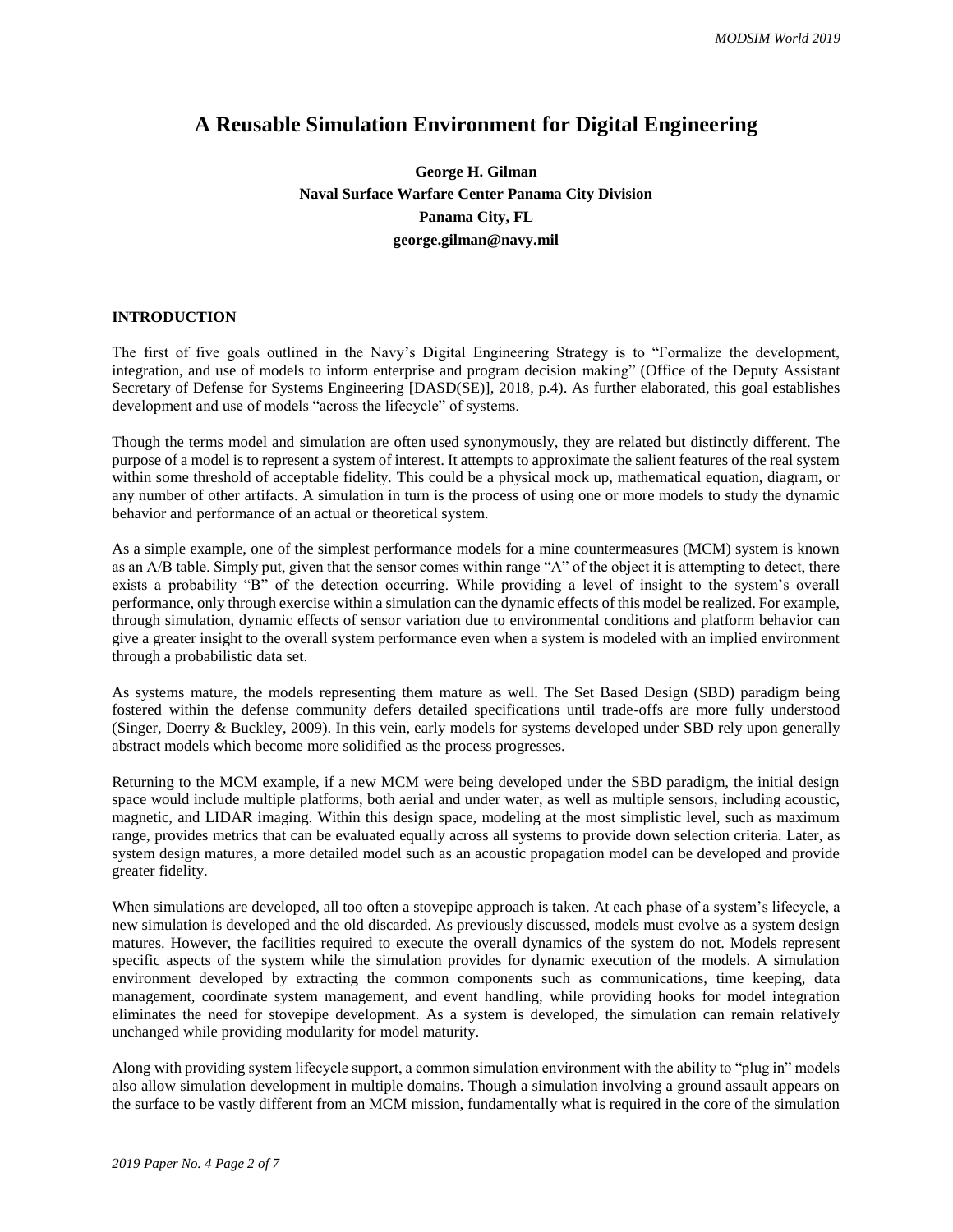remains. The passage of time is tracked and systems communicate with one another, move, interact with the environment and other entities, receive input from sensors and external stimuli and employ behavior. The models employed by the two simulations are widely different as the systems in each instance have different physical properties, behavior, and performance metrics. However, even with vastly different models, great commonality exists in the simulations.

NSWC PCD has developed a number of well pedigreed as well as lesser known simulations related to mine warfare (MIW), in both the mining and mine countermeasures (MCM) arenas. As with our peers, previously each new development carried forward additional experience and lessons learned but precious little code reuse. The goal in the development of the MWSE was to develop a single simulation development environment under which a variety of models are hosted to produce multiple simulation products.

#### **DESIGN**

The fundamental design decisions for MWSE focus on reuse, maintainability, and employing open standards. While not all choices are clear cut, a simulation framework was developed under C++ using Qt. C++ is a widely accepted language used across multiple platforms and standard compilers available from multiple vendors, reducing dependence upon vendor support. While Qt is a vendor specific product, it is also broadly used and provides great flexibility in operating system abstraction and creating cross platform software. Even with wide acceptance, the conscious decision to minimize Qt usage was made to focus it on areas only where its implementation is most valuable. Therefore, Qt is used extensively in the graphical user interface (GUI) development and for abstracting database access but not in the back-end simulation engine.

Enabling cross simulation communications is accomplished through AMIE (Naval Air Warfare Training Systems Division, 2016). This coincides with our developmental goals of developing to open standards as AMIE supports HLA, TENA, DIS, and other external simulation communication standards.

To provide reuse of the simulation, a plugin framework was developed. While the common simulation components are constant across installations, the plugin framework allows the insertion and removal of models as desired. This allows the developer to focus on developing models of interest rather than being burdened by developing the underlying simulation components.

Such a plugin framework provides the capability of establishing lifecycle specific solutions. One plugin can be developed for a system with very basic, low fidelity series of models during the initial concept phase. Later, as the system matures, the low fidelity models can be easily replaced either in whole or in parts by other plugins with higher fidelity modeling capability.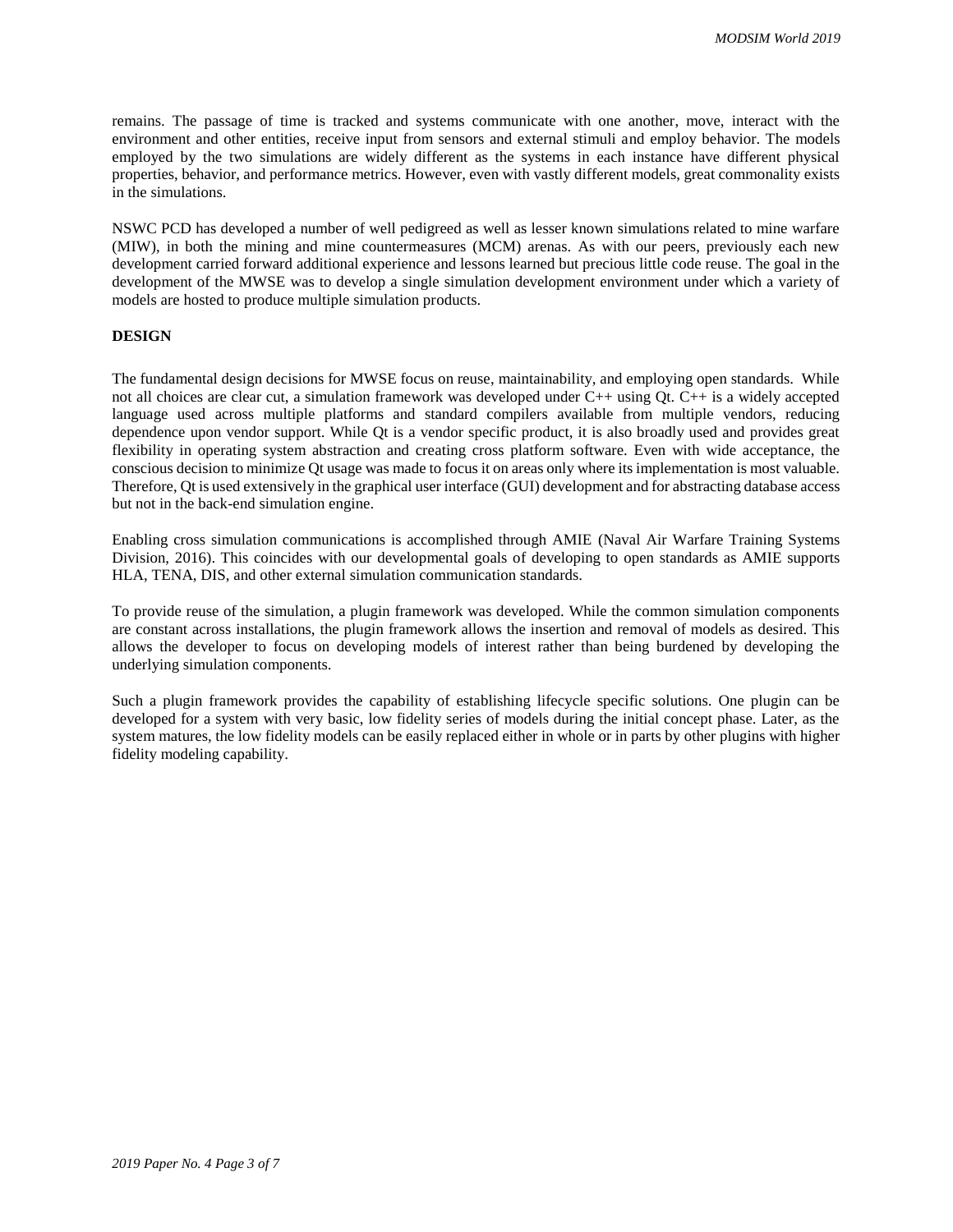As seen in Figure 1, this plugin capability facilitates domain specific simulation development as well. The MWSE core components, including graphical user interfaces for scenario editing, network capabilities, mathematical libraries, and other foundational simulation components that the simulation developer can simply use off-the-shelf without the need for development. Instead, the developer can focus only the models specific to the domain subject of interest. Addition of the domain models creates a new simulation configuration or instance able to exercise the implemented models to determine dynamic system behavior.



**Figure 1. Combining Common Elements with Domain Specific Solutions to Create Individual Configurations**

As an example, one domain specific solution may be developed for MCM operations. Within the simulation development environment, a variety of MCM platforms, tow bodies, unmanned underwater vehicles (UUVs), and other MCM related assets will be readily available for interaction with newly created simulation entities. However, another domain solution can exist for an aerial mine laying simulation. In this development, the aerial developer is not interested in creating interactions with MCM systems. Without the MCM domain plugin loaded, focus can be maintained on creating the behaviors and models pertinent to the aerial domain without distraction from MCM related components.

In both domains, reuse of the fundamental concepts provided by the simulation environment such as data management and time keeping simplifies development, while keeping each configuration from being distracted with behaviors and interactions in the other domain.

For plugin development, the simulation developer is provided a series of interfaces to which the plugin must adhere. As well, mechanisms are in place for the developer to advertise his capability to the simulation. For example, the developer can designate how a newly created entity can be deployed, whether as a single entity, within a grouping, or not at all. The developer also has the ability to use common simulation-based data editors for setting parameters or provide custom graphical interfaces to do the same. Primarily, these advertisements are used for providing the scenario editor with information on entity initialization as well as providing entity discovery to other entities for interaction management.

The plugin framework employed by MWSE provides for a better user experience with domain separation as well. As with providing the developer the ability to focus on a single domain, the end user is provided similar focus. Through addition and removal of plugins, the end user is presented in the GUI with only systems of interest to analysis needs.

#### **COMMON COMPONENTS**

Though the primary reuse and flexibility of the simulation is derived from the plugin framework described above, the environment would be of limited benefit without providing common facilities. It is through these capabilities that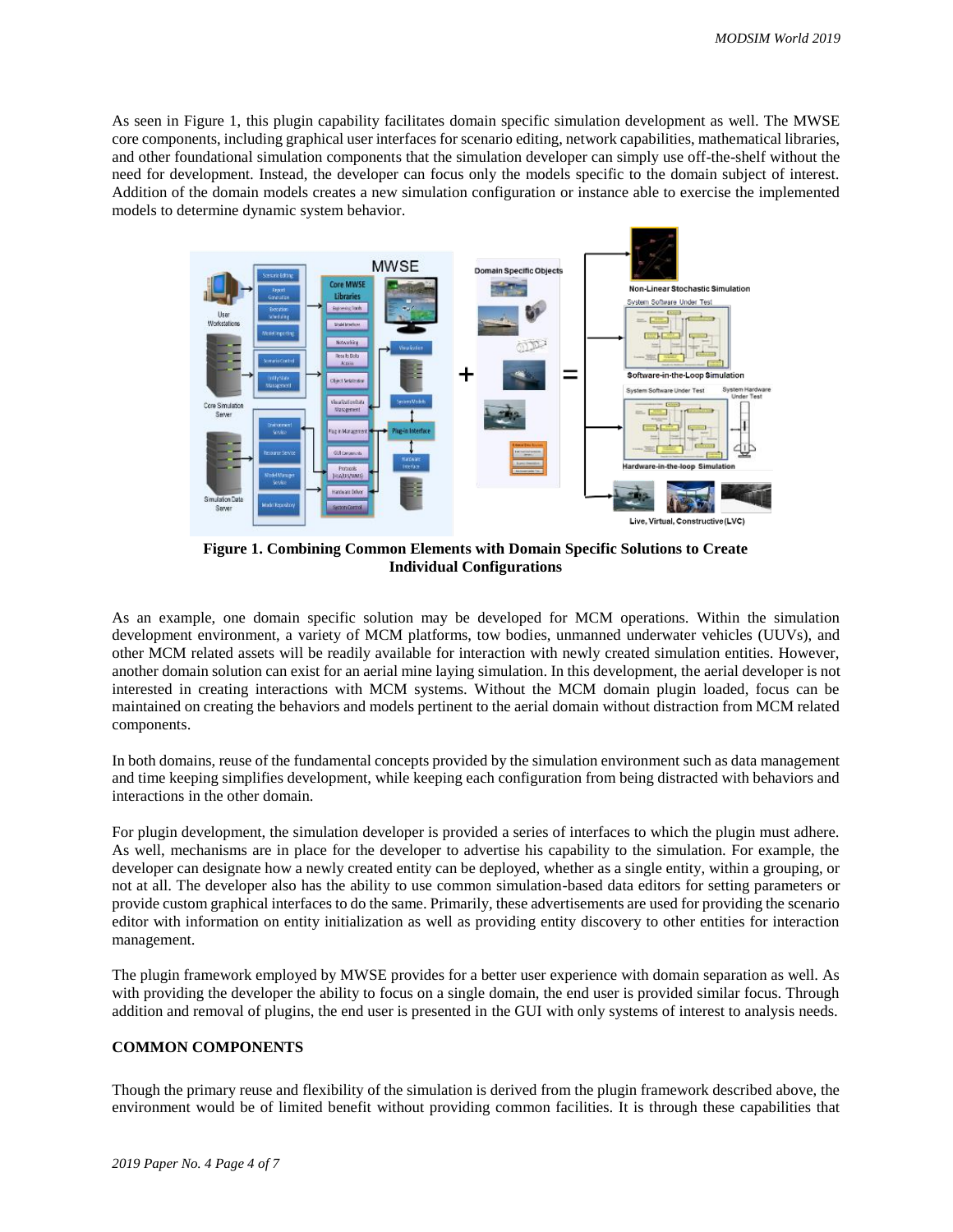

rapid simulation development is achieved. A diagram of the software components can be seen in Figure 2, with descriptions below.

**Figure 2. MWSE Software Components**

Virtual System: This is the abstract concept for domain specific modeling. Interfaces and constructs are provided for incorporating domain specific models into a virtual system and supports purely virtual system models as well as software-in-the-loop (SWIL) and hardware-in-the-loop (HWIL) capabilities.

Model Repository: The purpose of this repository is to provide version-controlled simulation models upon request. The models will exist as plugins and are serialized to the repository. When an execution node has need for a specific model which it does not already maintain a copy of, a request will be made to the model repository server and the model reconstituted on the execution node. As well as providing a level of simplicity when installing models on multiple nodes, this capability also will provide for specific versions of a model to be executed, as designated by the user during scenario creation.

Scenario Editor: The purpose of the scenario editor is to provide a graphical interface for scenario creation. Entities can be created within the scene based upon which plugins are installed. If a plugin does not exist or is disabled, entities advertised within that plugin are not present within the editor, allowing for entire domains to be added and removed. The editor also provides graphical editing capabilities for initializing system performance data, as advertised within the plugin. This includes data management for the object instances within the scenario.

Node Service: The purpose of a node service is to provide simulation scalability. By spreading the processing required to model multiple systems and subsystems across processing resources, simulations with larger resource requirements can be executed. The node service is the software component which resides on each hardware execution resource and provides initialization and communication of system models.

VIBE: The Virtual Integrated Battlespace Environment provides a real-time Unity based 3D display capability for the simulation. The visualization provides important simulation feedback to the end user and can be displayed on a variety of hardware, including a single monitor, virtual reality headset such as the Oculus Rift, or multi-display CAVE environment. Though considered a core component of MWSE, all object state data displayed in the visualization is transferred over the network and retains only a very loose coupling with MWSE and has the ability to connect similarly to other simulation environments.

Environmental Service: MWSE hosts a central repository for environmental data containing a number of environmental models. The concept is to store the data in a model agnostic format with open standards. The environmental data service will then provide services for data extraction upon request. As a model requires environmental data, it can make a request from the environmental data service. The environmental service can then provide data in the model-requested format from either static tables or dynamically varying environmental models.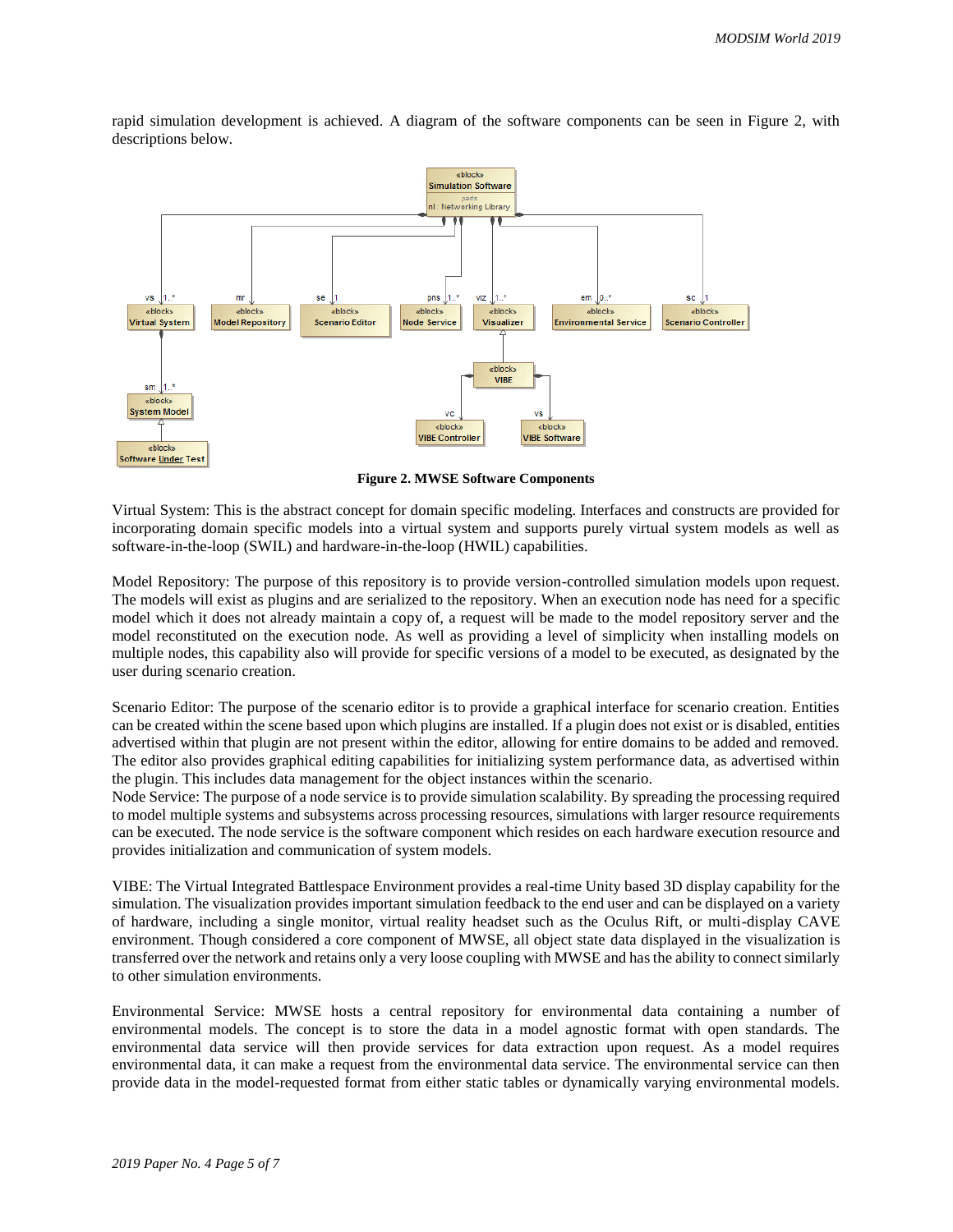Through these mechanisms, models can receive data in a variety of formats without understanding the underlying structure.

Scenario Controller: The purpose of this component is to maintain centralized control during execution of a scenario. Scenario execution is initiated on the controller. It then determines, based on a variety of factors, how to load balance the work for the execution nodes. The scenario controller is also responsible for maintaining the current state of the simulation. This includes time and event management as well as knowing the state of all objects executing within the scenario.

As well as the primary software components, a number of facilities are also available to the end user. These consist in part of a series of math libraries, including unit conversions and coordinate system transformations, data logging, and report generation capabilities.

#### **CURRENT STATE**

The MWSE is currently under development at NSWC PCD. Though the system is not complete to design as outlined in this document, many of the MWSE components are developed and in place. The plugin framework, VIBE visualization, math libraries and networking capabilities are all developed and tested. Primarily the components still being developed are concerned with the distributed computing aspects. The simulation currently executes as a standalone application. Over the next year, distributed computing will be implemented with the addition of the node service and environmental data services. Lack of a distributed capability currently diminishes the ability to facilitate HWIL simulation, but SWIL capabilities are currently being developed.

### **SIMULATION INSTANCES**

Although not fully realized, the MWSE has already been utilized to develop two fully realized simulation instances. The Naval Mine Warfare Simulation (NMWS) was developed in the mid-1990s as the Navy's primary mine countermeasures (MCM) analysis platform. NMWS is a full system-of-systems (SoS) simulation providing a wide range of MCM analysis capability. NMWS was redeveloped to eliminate a number of shortcomings and information assurance (IA) related issues with legacy NMWS's development tools. This redevelopment effort was the inaugural effort for MWSE. The current version of NMWS has passed accreditation efforts and is awaiting full accreditation status from PMS 420.

Seabed Warfare Simulation (SWS) was developed to fill the analytical role of advanced mining systems. It provides the ability to simulate future mining concepts such as distributed sensor fields and communication aspects. SWS was the second effort developed under MWSE and while the MWSE environment took a number of years to develop in support of NMWS, the primary capabilities of SWS were developed in a number of months. The rapid development was made possible by MWSE's ability to allow focus on developing only the domain specific models related to SWS while providing a large number of previously developed common components. Multiple mining domain specific models were developed under a single plugin to the MWSE for SWS.

SWS capabilities were demonstrated during a Live, Virtual, Constructive (LVC) exercise in the summer of 2018. The live components were exercised off the coast of Florida and included the deployment of both fully autonomous and human controlled assets. State information from the live assets was relayed via communication links to a shore based facility where virtual and constructive components executed roles within the exercise. The VIBE visualization provided a common 3D depiction of the scenario both as it was exercised live, as well as during subsequent replay events.

Along with the primary products developed under MWSE, additional capabilities have been demonstrated without being fully fleshed out. In quick turnaround efforts lasting of only a week or two each, capabilities for autonomous vehicle swarming and beach assault scenarios were examined.